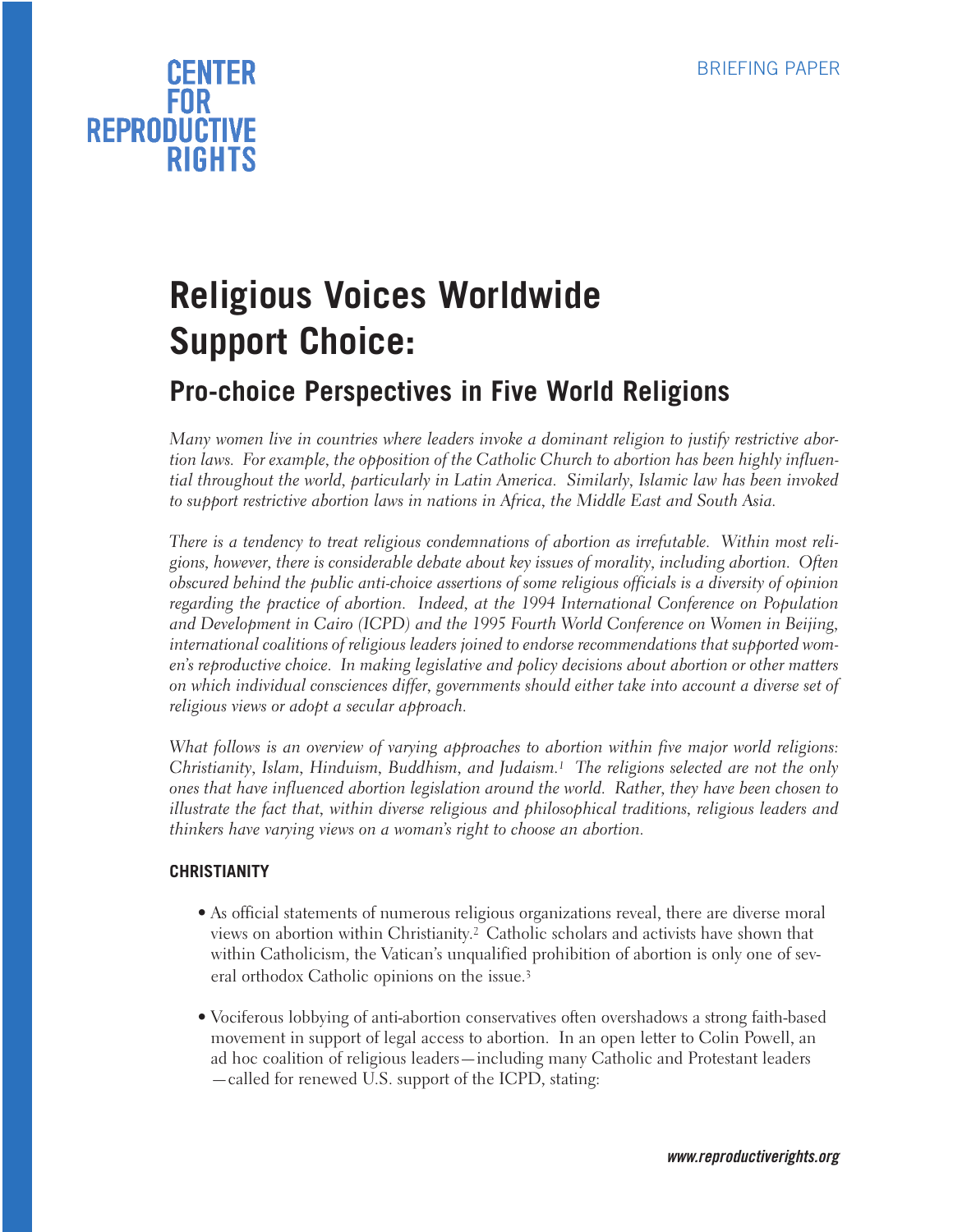

*We want to make clear that while people of various faith traditions believe abortion to be a serious moral issue, most religious denominations affirm the moral right of women to decide when abortion is morally justified in light of their circumstances, the teachings of their denomination and the dictates of their conscience.4*

• Many countries identified as predominantly Catholic have adopted abortion legislation that favors women's rights to health and individual decision-making. Belgium, France and Italy, which have largely Catholic populations, permit abortion upon a woman's request.<sup>5</sup> In Poland, despite the fierce anti-abortion stance of the Polish Catholic Church, abortion is legal to protect a woman's life and physical health, and in cases of rape, incest and fetal impairment.6 Public opinion polls have shown that 95% of Poles declare their adherence to Catholicism, and 58% are in favor of abortion under certain circumstances.7 In Brazil, where abortion is prohibited except to save a woman's life and in cases of rape, a large percentage of Catholics are in favor of abortion and resort to it in times of need.8

#### **ISLAM**

- There are several different schools of thought within Islam that prescribe a range of guidelines on abortion, from permitting abortion without qualification for pregnancies under 120 days to prohibiting the practice altogether. 9 These prescriptions are informed by varying interpretations regarding when a fetus is considered a full human being, or "ensouled."10 After ensoulment, all Islamic schools prohibit abortion, but many recognize exceptions in cases where pregnancy poses a risk of harm to the woman's life or to an already suckling child, or in cases of fetal impairment.11
- Recent statements by Islamic scholars support abortion under certain circumstances, even in countries where it is generally prohibited. The Grand Shaykh of Al-Azhar, an important center of Islamic learning based in Cairo, Egypt, has declared support for a *fatwa* (a ruling on a point of Islamic law by a recognized authority) that permits abortion in cases of rape.12 In Iran, where abortion is prohibited, a senior Shi'ite cleric issued a *fatwa* that permits abortion in the first trimester on grounds not limited to safeguarding the woman's health or fetal impairment.13 The supreme leader of Iran issued a *fatwa* in favor of abortion for fetuses under ten weeks that test positive for thalassemia, a genetic blood disorder.14
- Several predominantly Muslim countries, such as Tunisia and Turkey, have taken steps to protect women's health by adopting liberal abortion laws.15 Bangladesh additionally permits "menstrual regulation" during the first eight weeks of pregnancy.16 In largely Muslim countries where abortion is severely restricted or pro-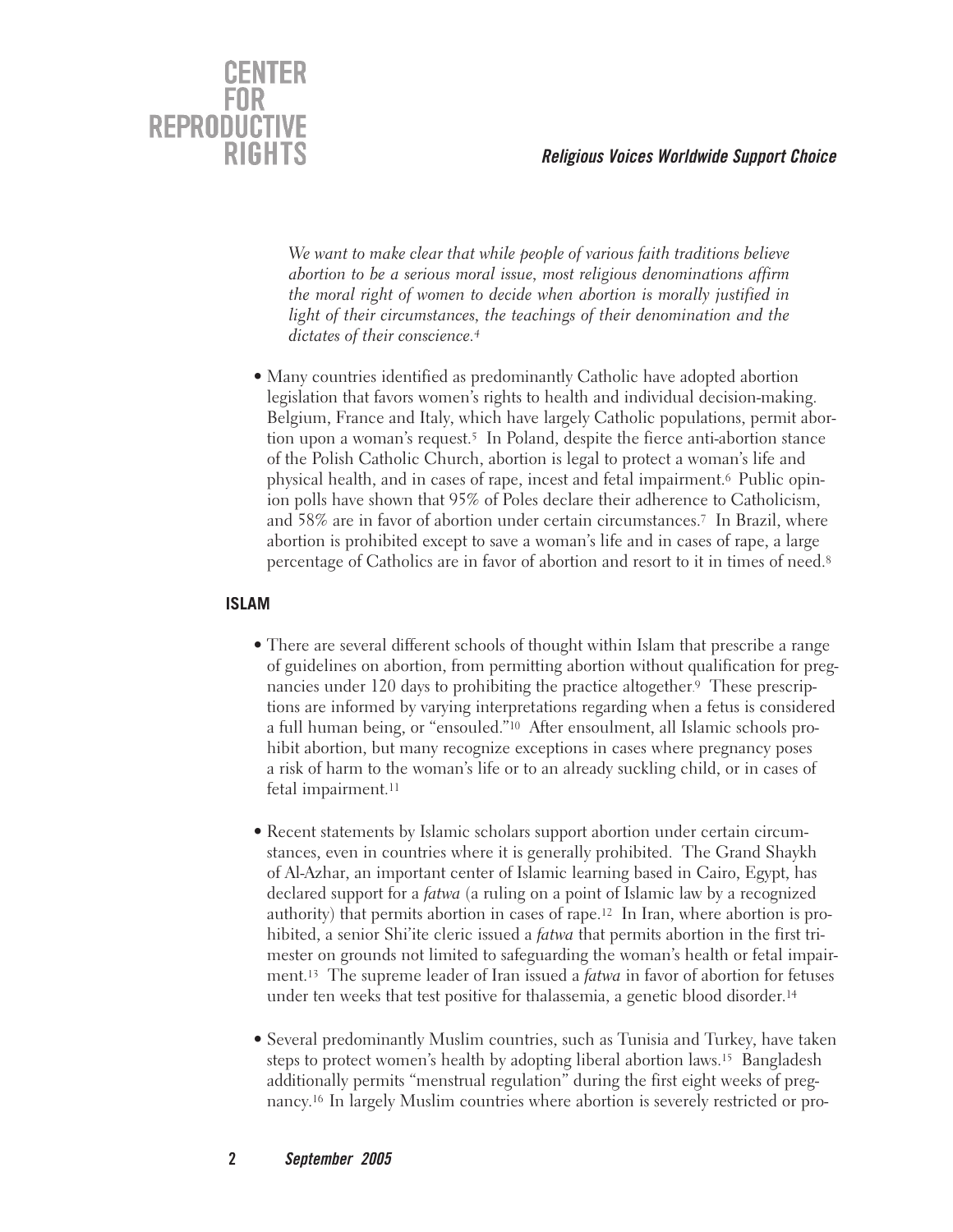hibited, the practices of women indicate that abortion is a social reality nonetheless. In Indonesia, where abortion is illegal except to save the woman's life, up to two million women have abortions every year. 17

#### **HINDUISM**

- Commentators have asserted that the Hindu concept of *dharma*, which refers to natural law, is incompatible with an absolutist stance against abortion, since *dharma* is characterized by change, adaptability and sensitivity to context and the individual.18 Where a woman experiences a moral conflict over an abortion decision, *dharma* permits her to consider the decision in light of the demands of the situation and her own conscience.<sup>19</sup>
- Hindu tradition has not accorded the fetus greater weight than the woman's life, despite the high value it places on fetal life.20 Early Hindu texts, including medical treatises, recognize the practice of abortion in cases where pregnancy poses a risk of grave injury or death to the woman, or in cases of fetal impairment where the chances of a normal delivery are negligible.21
- In 2002, abortion was legalized in Nepal, the world's only official Hindu state. Largely in response to the country's alarmingly high maternal mortality and morbidity rate, the law was reformed to permit abortion upon request for pregnancies of up to 12 weeks; in cases of rape or incest for pregnancies of up to 18 weeks; and at any time where pregnancy poses a risk to the woman's life or physical or mental health, or if there is a risk of fetal impairment.22 In India, abortion has been available on broad grounds since 1971.23 Discussion of further liberalization of the abortion law has not met with opposition from the organized Hindu religious community.24

#### **BUDDHISM**

- There is support in Buddhist scholarship for women's freedom to choose abortion under certain circumstances. The Thai Buddhist doctrine of *kamma* emphasizes that an individual's intention behind an act factors strongly in evaluating its morality, even more than the act itself.25 Thus, in the context of abortion, terminating a pregnancy in the interest of the woman's life or health, or in cases of rape, would not necessarily be considered an immoral act.26
- The flexibility within Buddhism to permit abortion in various circumstances is reflected in the abortion laws of Cambodia and Thailand, where Buddhism is the official state religion. Cambodia permits abortion at the woman's request during the first 14 weeks of pregnancy.27 Thailand permits threat to women's life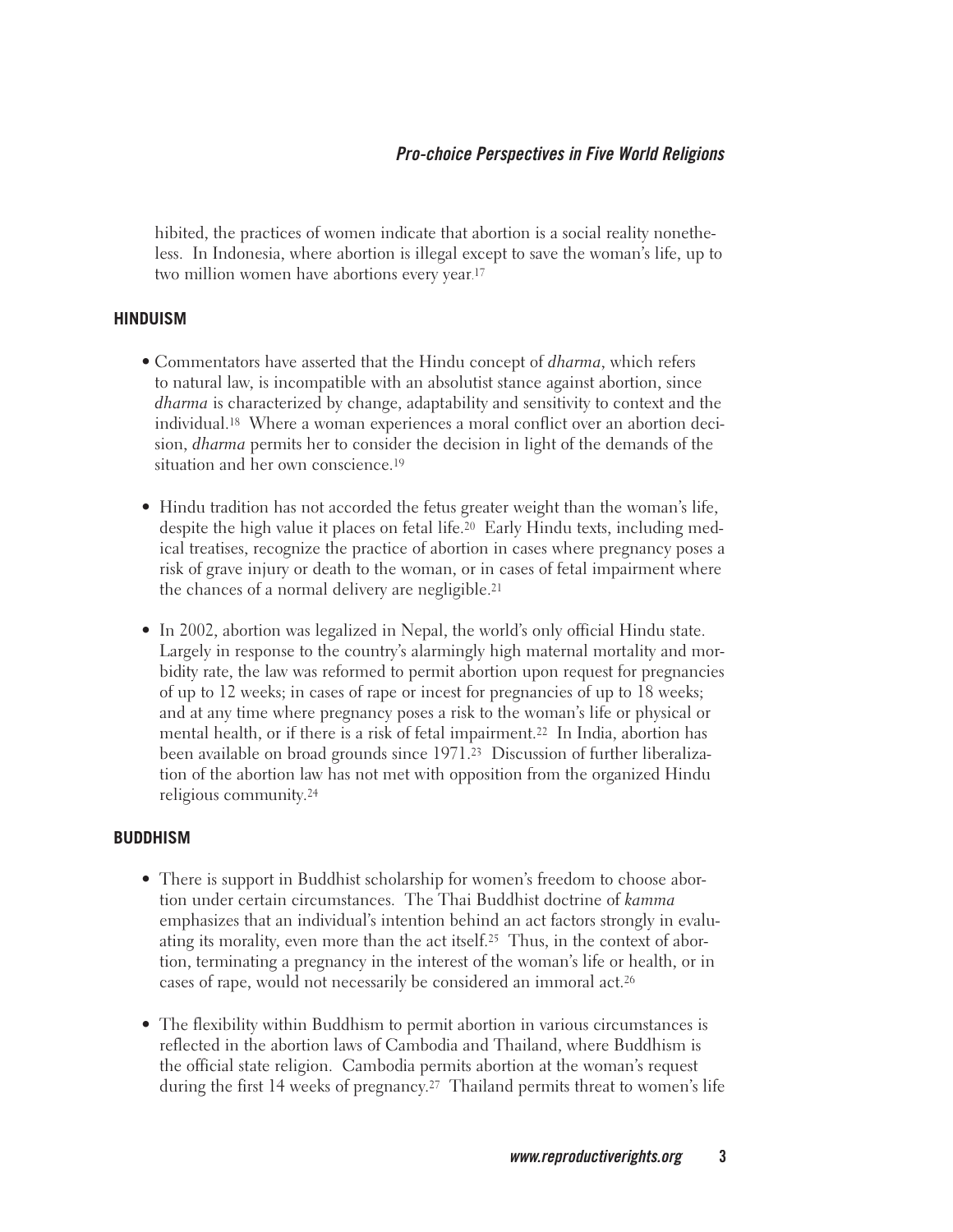

and physical health and rape as grounds for abortion.28 In Japan, a predominantly Buddhist state, abortion is widely tolerated, both legally and socially.29

#### **JUDAISM**

- In considering Jewish perspectives on abortion, scholars have emphasized that the woman's well-being is a central consideration in Jewish law and teachings. Rabbinic authorities have permitted abortion on broad physical and mental health grounds in their teachings on the issue.<sup>30</sup> In addition, there is considerable agreement among all Jewish denominations that abortion is a religious duty when the pregnant woman's life is in danger.<sup>31</sup>
- Israel, the world's only official Jewish state, permits abortion on numerous grounds. Legal abortion is available in cases where a pregnancy poses a threat to a woman's life or physical or mental health; the pregnant woman is under age 17 or over 40; a pregnancy results from a criminal act (rape), incest or extra-marital relations; or there is a likelihood of fetal impairment.32
- In the United States, all four non-Orthodox Jewish Movements—Reform, Conservative, Reconstructionist, and Humanist—have publicly stated their opposition to governmental restrictions on abortion. Several Orthodox leaders have taken this position as well.<sup>33</sup>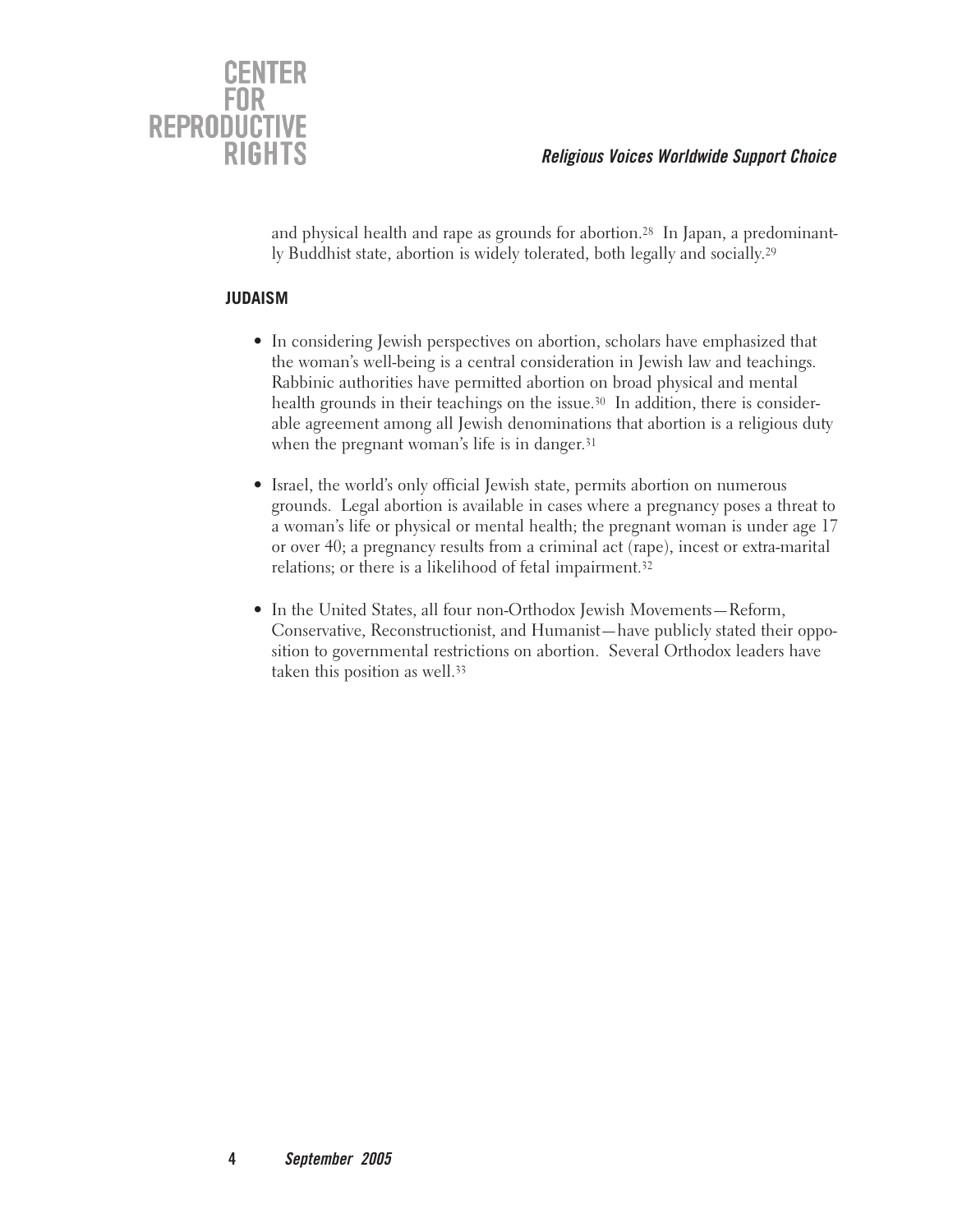### CENTER **REPRODUCTIVE RIGHTS**

#### **Pro-choice Perspectives in Five World Religions**

#### **ENDNOTES**

- 1 The information in this briefing paper draws significantly from SACRED RIGHTS: THE CASE for Contraception and Abortion in World Religions (Daniel C. Maguire ed., 2003).
- 2 Religious Coalition for Reproductive Choice, *We Affi rm: Religious Organizations Support Reproductive Choice*, *available at* http://www.rcrc. org/pdf/We\_affirm.pdf (last visited Aug. 9, 2005).
- *3* Religious Consultation on Population, Reproductive Heatlth and Ethics*, Summary of Sacred Choices, available at* http://www. sacredchoices.org/summary\_of\_sacred\_choices. htm (last visited Aug. 9, 2005).
- 4 Letter from ad-hoc coalition of religious leaders in support of the ICPD to Colin Powell, Dec. 6, 2002, *available at* http://www.catholicsforchoice. org/new/ICPDleadersLetter.htm (last visited Aug. 9, 2005).
- 5 Belgium, Law of April 3, 1990, on the termination of pregnancy, amending art. 350 of the Penal Code, *translated in* 17 Annual Review of POPULATION LAW 336 (Reed Boland ed., 1990); France, Public Health Code (Dalloz, 1995), art. L 162-12; Italy, Penal Code (Ulrico Hoepli, 1992), art. 5.
- 6 Poland, Law of Jan. 7, 1993 on Family Planning, Human Embryo Protection, and Conditions of Legal Pregnancy Termination amended as of Dec. 23, 1997, art. 4a.1 (1–3), (unofficial translation provided by Federation for Women and Family Planning (Warsaw, Poland)).
- 7 Mikolaj Kozakiewicz, *Poland—the struggle for 'free choice' continues*, CHOICES: SEXUAL HEALTH and Family Planning in Europe (International Planned Parenthood Federation European Network), 1997, vol. 26, No. 1, at 20.
- 8 Wilza Vieira Villela, *Expanding Women's Access to Abortion: The Brazilian Experience*, *in* Advocating for Abortion Access: Eleven COUNTRY STUDIES 101 (Barbara Klugman & Debbie Budlender eds., 2001).
- 9 Sa'diyya Shaikh, *Family Planning, Contraception,*  and Abortion, *in* SACRED RIGHTS: THE CASE for Contraception and Abortion in World RELIGIONS 119 (Daniel C. Maguire ed., 2003). 10 *Id.*
- 11 *Id.* at 121.
- 12 *Id.* at 122, n.69.
- 13 *Id.* at 122.
- 14 *Id.* at 122, n.70.
- 15 Center for Reproductive Rights, The WORLD'S ABORTION LAWS 2005 (wall chart, 2005).
- 16 Gender, Sexuality and Reproductive HEALTH IN SOUTH ASIA 16-17 (Pilar Ramos-Jimenez & Celeste Maria V.Candor eds., 2001).
- 17 *Proposed Projects and Programmes, Recommendations of the General Director, Assistance to the Government of Indonesia*, para. 8, U.N. Doc. DP/FPA/INS/6 (2000), *available at* http://www.unfpa.org/asiapacific/indonesia/ 6ind0105.pdf.
- 18 *See* Sandhya Jain, *The Right to Family Planning, Contraception, and Abortion: The Hindu View, in*  Sacred Rights: The Case for Contraception and Abortion in World Religions 130 (Daniel C. Maguire ed., 2003).

- 20 *Id.* at 136.
- 21 *Id.*
- 22 Nepal Raj Patra (Official Gazette), Pt. 52, Additional issue 47, pt. 2, at 22–23 (Sept. 26, 2002); Legal Aid and Consultancy Centre, THE ELEVENTH AMENDMENT OF NATIONAL Code of Nepal (Muluki Ain) on Women's RIGHT 6-7.
- 23 India, Medical Termination of Pregnancy Act (No.34 of 1971, Secs. 3 and 4).
- 24 Jain, *supra* note 18*,* at 142.
- 25 Parichart Suwanbubbha, *The Right to Family Planning, Contraception, and Abortion in Thai Buddhism, in* Sacred Rights: The Case for Contraception and Abortion in World Religions 145, 155 (Daniel C. Maguire ed., 2003).

- 27 Duration of pregnancy is calculated from the last menstrual period (LMP), which is generally considered to occur two weeks prior to conception. For the sake of consistency, statutory gestational limits calculated from the date of conception have been extended by two weeks. Cambodia, Royal Kram of Nov. 12, 1997, art. 8*.*
- 28 Thailand, Act promulgating the Penal Code,

<sup>19</sup> *Id.*

<sup>26</sup> *Id.*